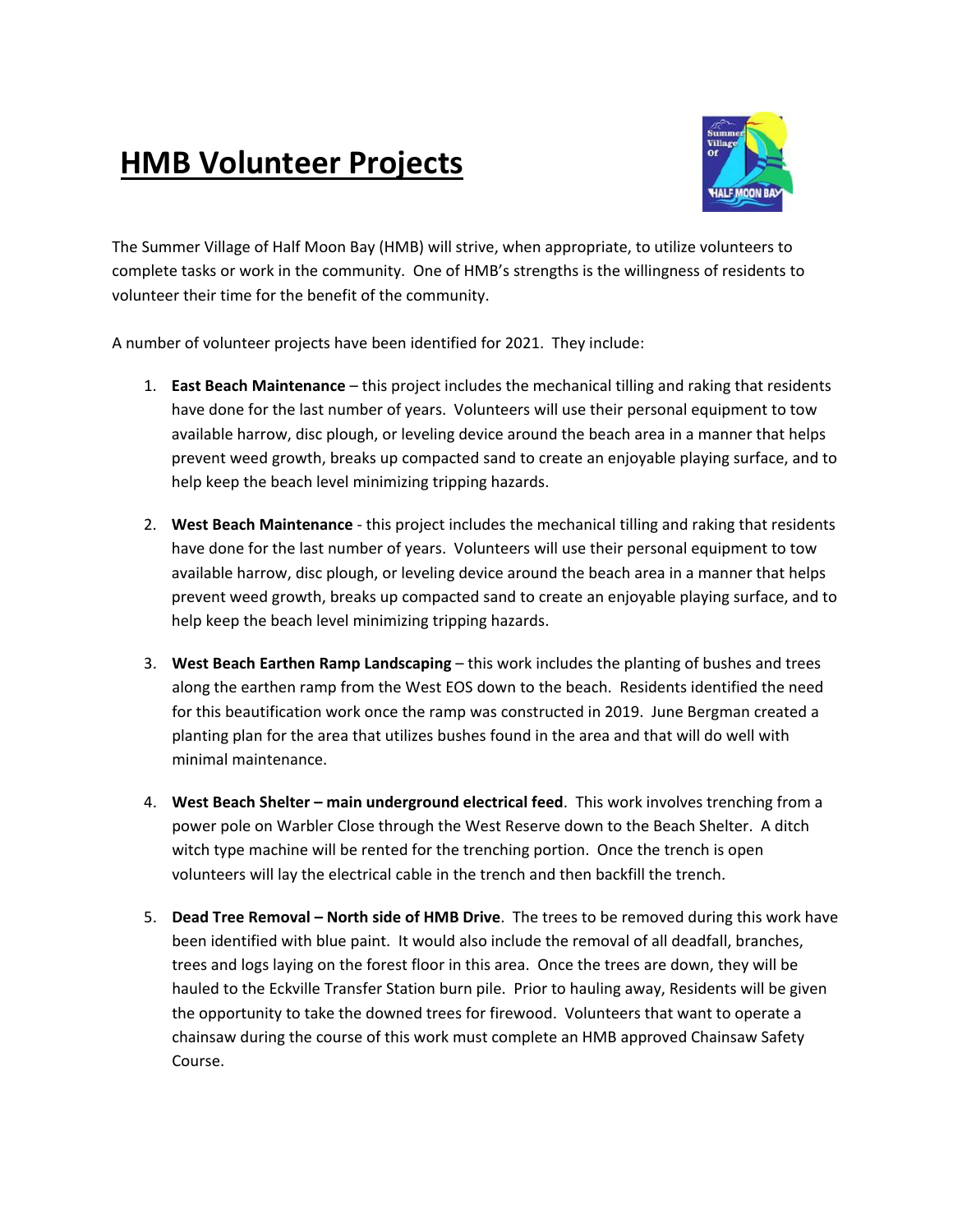- 6. **Dead Wood Removal and Clean Up** East Reserve, West Reserve, and along East Boundary Fence adjacent to RR21. This work includes the removal of all deadfall, branches, trees and logs laying on the forest floor to reduce forest fire fuel. Also, remove any stacked firewood in the EOS areas. This work is easier done in the spring and fall when the leaves are off the trees. HMB may consider stacking this dead wood and burning it during the winter months but that is yet to be determined.
- 7. **Two Rail Fence – EOS West.** There is approximately 40 feet of two rail fence to build on the border of EOS West adjacent to Half Moon Bay Drive. This will complete the fence in this area and will have the same look and feel as the EOS East border along Half Moon Bay Drive.

## **Volunteer FAQs**

1. Why did HMB create a Volunteer Policy?

A Volunteer Policy was created to ensure that HMB properly managed all risk and liability associated with volunteers completing work on behalf of the summer village. The Community & Volunteer Acknowledgement Form and all volunteer process documents were created with legal input.

2. Where can I find the Community & Volunteer Acknowledgement Form and all volunteer process documents?

HMB has posted those documents on their webpage located at: http://www.sylvansummervillaqes.calhalf-moon-bav.html

3. How do I know what work is available for volunteers?

HMB will post available volunteer positions on their webpage located at: http://www.sylvansummervillaqes.calhalf-moon-bav.html

4. How do Residents sign up for these volunteer projects, who should they contact?

The process is new and for now as we test our processes, Residents that would like to volunteer their time on a certain project can contact Mayor Mike Pashak a[t mike.pashak@shaw.ca](mailto:mike.pashak@shaw.ca) Mike will connect them with the Volunteer Supervisor that is supporting the project they are interested in.

5. Are there any special requirements for becoming a volunteer?

There are no special requirements to becoming a volunteer. You should be of good health, capable of completing the work, and able to follow the directions of the Volunteer Supervisor.